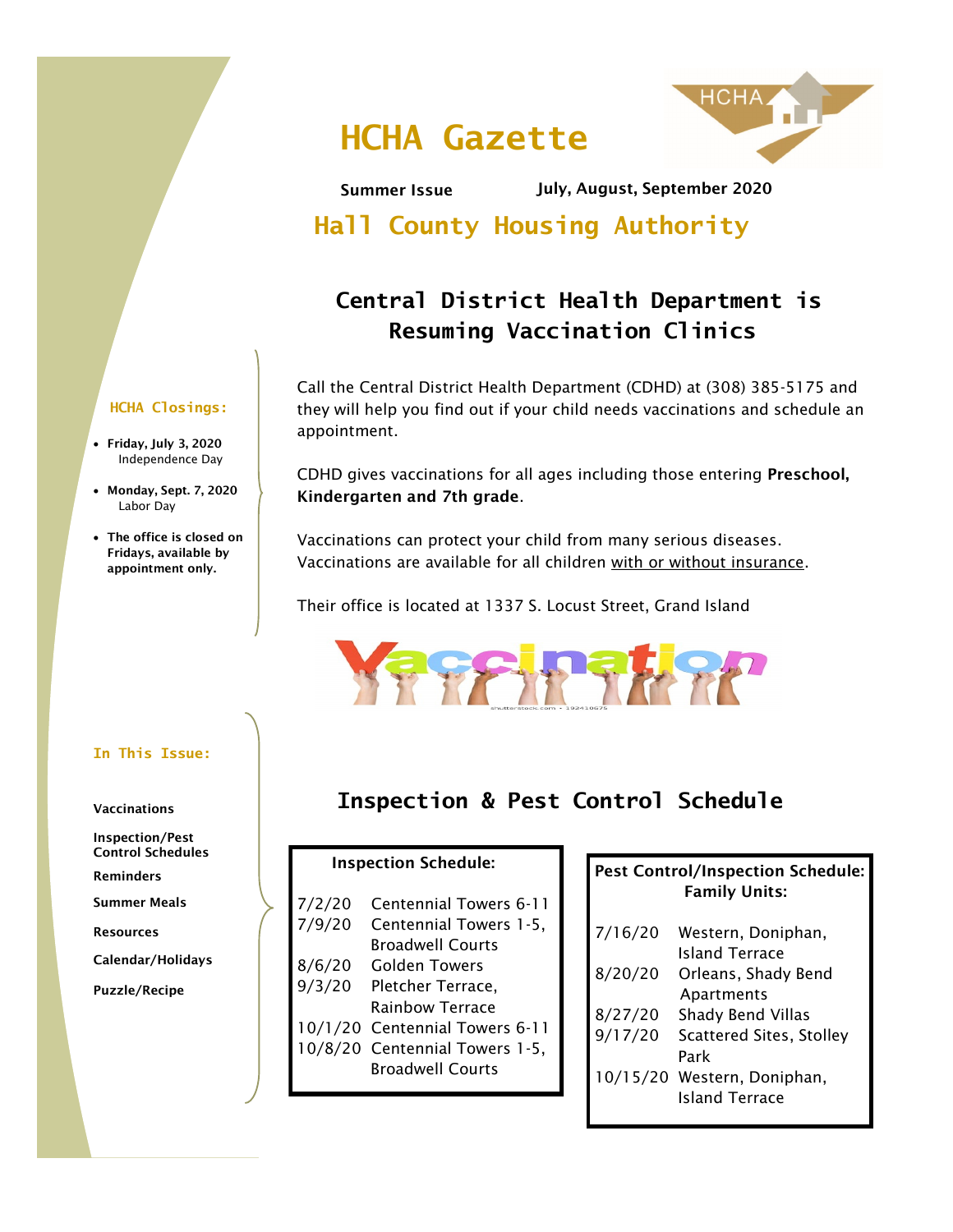#### **Summer Issue Page 2**

the dog feces.



We are asking all dog owners when they take their dogs outside, to please clean up after their dogs by picking up



Residents are asked to watch their children/grandchildren, especially in the hallways, as children have been observed running up and down in these areas. This could be considered disturbing the right to peaceful enjoyment as stated in the lease.

# **SHOPPING CARTS**

We have been providing shopping carts to you to assist you with bringing in groceries, etc. into your apartment. It's not helpful to your neighbors or other residents when the shopping carts are not put back for others to use.

# CIGARETTE BUTTS & TRASH

We want to keep our living environment nice and clean. Please keep your cigarette butts off the ground and out of the building. We are a smoke-free campus.

It would also be appreciated if your trash is leaking to either put it in a second trash bag and/or clean up the floor.

# **SPILLS/MESSES**

We don't want anyone to fall nor get hurt from a spill that someone didn't clean up. If you spill or make a mess, please clean it up.

# WINDOW AIR CONDITIONERS

Residents are asked to call the HCHA Office to have their window air conditioner installed. We have had residents install the window air conditioner on their own and this causes damage to your apartment that can be avoided.







### **Grab 'n' Go Meals Tuesdays All Summer**

Grab 'n' go meals for children ages 1-18 will be serviced from 11:00 am to 12:00 pm at the following locations:

»Walnut Middle School-West Parking Lot

»Senior High-Door #2 and Door #21

»Barr-East Entrance off of Sylvan Street

»Kneale Administration Building-Door N

-»Shoemaker Elementary-Main Entrance

●Meals will be distributed via a drive-through model. Children will receive 5 breakfast and lunches with milk.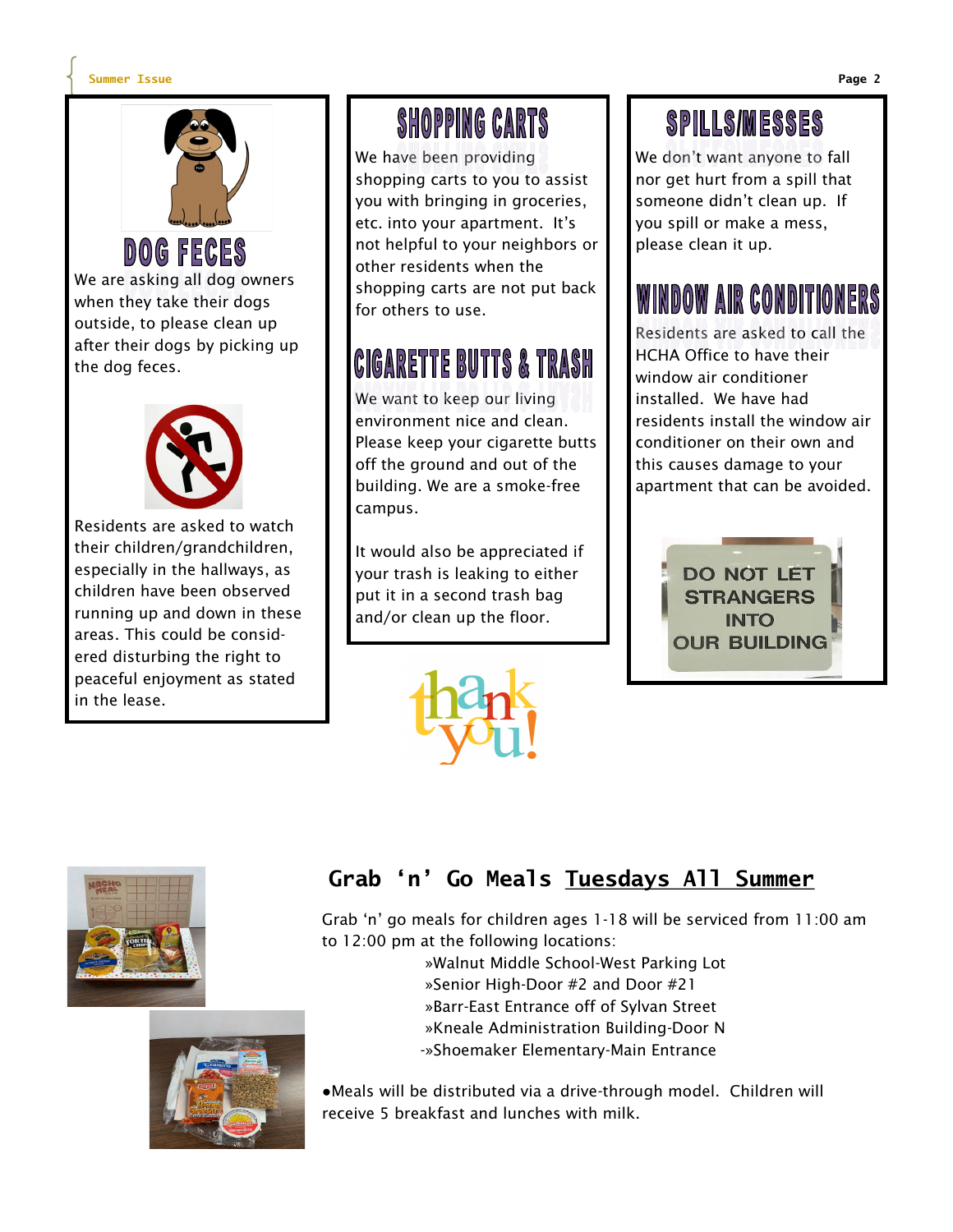

### ●Nebraska Family Helpline

One phone call can connect Nebraska families to the help they need when dealing with children's behavioral health problems, 1-888-866-8660.

#### ●Crisis Response

Individuals can call this crisis line 24 hours a day, seven days a week. A mental health professional will provide crisis intervention and stabilization services for youth, adults, and families experiencing a crisis, 308-380-5973.

●Project HELP (Health, Education, Laddering Program)

Assistance for income-eligible people to achieve a higher education and train for high-demand jobs in healthcare. Central Community College, 308-398-7438.



| <b>July 2020</b> |                                         |  |  |  |  |  |
|------------------|-----------------------------------------|--|--|--|--|--|
|                  | Su $M$ o Tu We Th Fr Sa                 |  |  |  |  |  |
|                  |                                         |  |  |  |  |  |
|                  | $5\, \,6\, \,7\, \,8\, \,9\, \,10\, 11$ |  |  |  |  |  |
|                  | $12$   13   14   15   16   17   18      |  |  |  |  |  |
|                  | 19 20 21 22 23 24 25                    |  |  |  |  |  |
|                  | 26 27 28 29 30 31                       |  |  |  |  |  |

| <b>August 2020</b> |                      |  |                  |  |    |           |
|--------------------|----------------------|--|------------------|--|----|-----------|
|                    | Su Mo Tu We Th Fr Sa |  |                  |  |    |           |
|                    |                      |  |                  |  |    | 1         |
| $\mathbf{2}$       |                      |  |                  |  | 17 | $\vert 8$ |
| 9                  |                      |  | $10$ 11 12 13 14 |  |    | 15        |
|                    | 16 17 18 19 20 21 22 |  |                  |  |    |           |
|                    | 23 24 25 26 27 28 29 |  |                  |  |    |           |
| 30                 | 31                   |  |                  |  |    |           |

| September 2020 |    |                 |                                              |                 |    |     |
|----------------|----|-----------------|----------------------------------------------|-----------------|----|-----|
| <b>Su</b>      |    |                 | Mo Tu We Th Fr Sa                            |                 |    |     |
|                |    | $\mathbf{1}$    | $\vert$ 2                                    | 3               | ∥4 | l 5 |
| 6              |    | 8               | 9                                            | 10 <sup>°</sup> | 11 | 12  |
| 13             | 14 | 15 <sub>1</sub> |                                              | $16$ 17 18      |    | 19  |
| 20             |    |                 | $21 \mid 22 \mid 23 \mid 24 \mid 25 \mid 26$ |                 |    |     |
| 27             |    | $28$ 29         | 30                                           |                 |    |     |

### **Upcoming Holidays :**

July 4 Independence Day September 7 Labor Day

July 26 Parent's Day September 13 Grandparent's Day